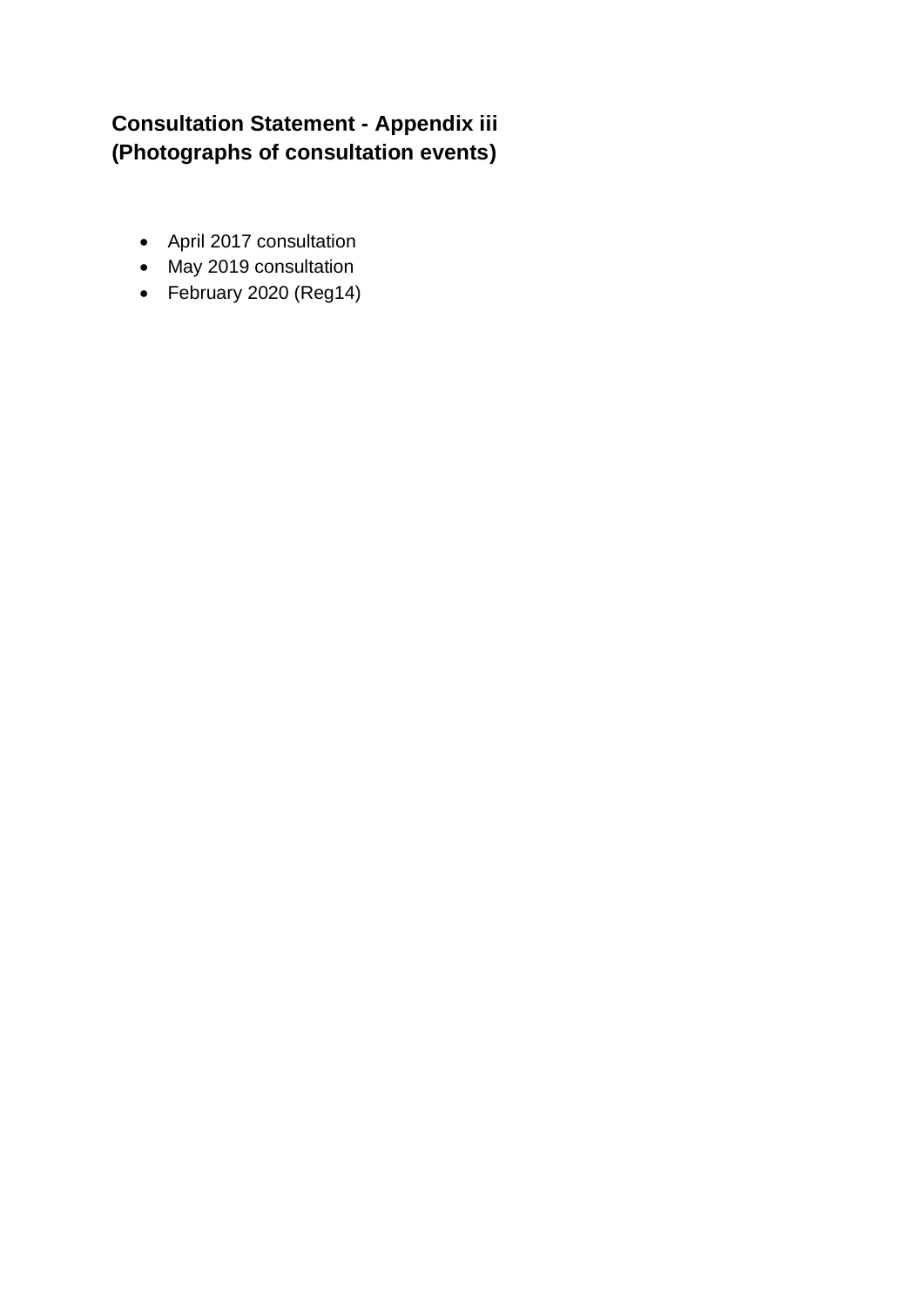## **April 2017 consultation**

This was a public consultation to "Take a look at potential development sites on the maps and displays"

This consultation was held over three days and a complementary bus service was provided on the second day (Fri 28<sup>th</sup> April) for residents of Netherfield and Telham who did not have their own transport. However, this service was under-utilised despite publicity about the service being available.

- **•** [Exhibition flyer](http://battleneighbourhoodplan.co.uk/wp-content/uploads/2018/02/Battle-NP-Exhibition-Flyer-Email.pdf)
- [An archive of 26 documents from the displays](http://battleneighbourhoodplan.co.uk/wp-content/uploads/2020/07/April2017_26documents.zip)
- Photos taken at the exhibition: [1,](http://battleneighbourhoodplan.co.uk/wp-content/uploads/2020/07/April2017bm1.jpg) [2,](http://battleneighbourhoodplan.co.uk/wp-content/uploads/2020/07/April2017bm2.jpg) [3,](http://battleneighbourhoodplan.co.uk/wp-content/uploads/2020/07/April2017bm3.jpg) [4,](http://battleneighbourhoodplan.co.uk/wp-content/uploads/2020/07/April2017bm4.jpg) [5](http://battleneighbourhoodplan.co.uk/wp-content/uploads/2020/07/April2017bm5.jpg)
- Photos of display boards:  $1, 2, 3, 4, 5$  $1, 2, 3, 4, 5$  $1, 2, 3, 4, 5$  $1, 2, 3, 4, 5$  $1, 2, 3, 4, 5$
- Maps: [Original1,](http://battleneighbourhoodplan.co.uk/wp-content/uploads/2020/07/April2017Display-map_Original_1-scaled.jpg) [Original2.](http://battleneighbourhoodplan.co.uk/wp-content/uploads/2020/07/April2017Display-map_Original_2-scaled.jpg)

Note that there were errors in labelling sites on some maps, which were pointed out by members of the public during the consultation and in subsequent feedback.

## **May 2019 consultation**

A large number of changes were made in the Neighbourhood Plan since April 2017 (including replacement of previously incorrect maps) and an exhibition of the latest status of sites being considered was displayed in the Battle Memorial Hall on 4<sup>th</sup> May 2019. Feedback forms were available for completion at the event or handed into the Almonry post-event.

- Photos of advertising banners: **Battle roundabout zoomed out, Battle** [roundabout close-up](http://battleneighbourhoodplan.co.uk/wp-content/uploads/2020/07/April2019_BannerPhotoRoundaboutCloseup-scaled.jpg)
- [Publicity flyer](http://battleneighbourhoodplan.co.uk/wp-content/uploads/2020/07/2019-consultation-leaflet-scaled.jpg)
- An archive of [material on display at Battle Memorial Hall](http://battleneighbourhoodplan.co.uk/wp-content/uploads/2020/01/BCPNP_final_display_boards_V1.1_05022019_with-Netherfield-priority_amended-title-page-referring-to-later-document.pdf)
- Photos taken at the consultation event:  $1, 2, 3, 4, 5, 6$  $1, 2, 3, 4, 5, 6$  $1, 2, 3, 4, 5, 6$  $1, 2, 3, 4, 5, 6$  $1, 2, 3, 4, 5, 6$  $1, 2, 3, 4, 5, 6$

## **February 2020 (Regulation 14 consultation)**

The Regulation 14 document, SEA report and a range of reference documents were displayed on the website, some of which were included in folders that were provided in hard copy at The Almonry, Battle Memorial Hall, Battle Library, Black Horse public house in Telham, and Netherfield village shop/post office.

Residents of the Civil Parish were encouraged to give feedback either online or by using the printed feedback forms at the above locations. Sealed boxes were made available at all locations for residents to deposit their completed forms. These boxes were emptied following data protection guidelines. However, a Netherfield resident distributed his own feedback pro-forma and subsequently collected these and to the best of our knowledge data protection (GDPR) regulations were not followed.